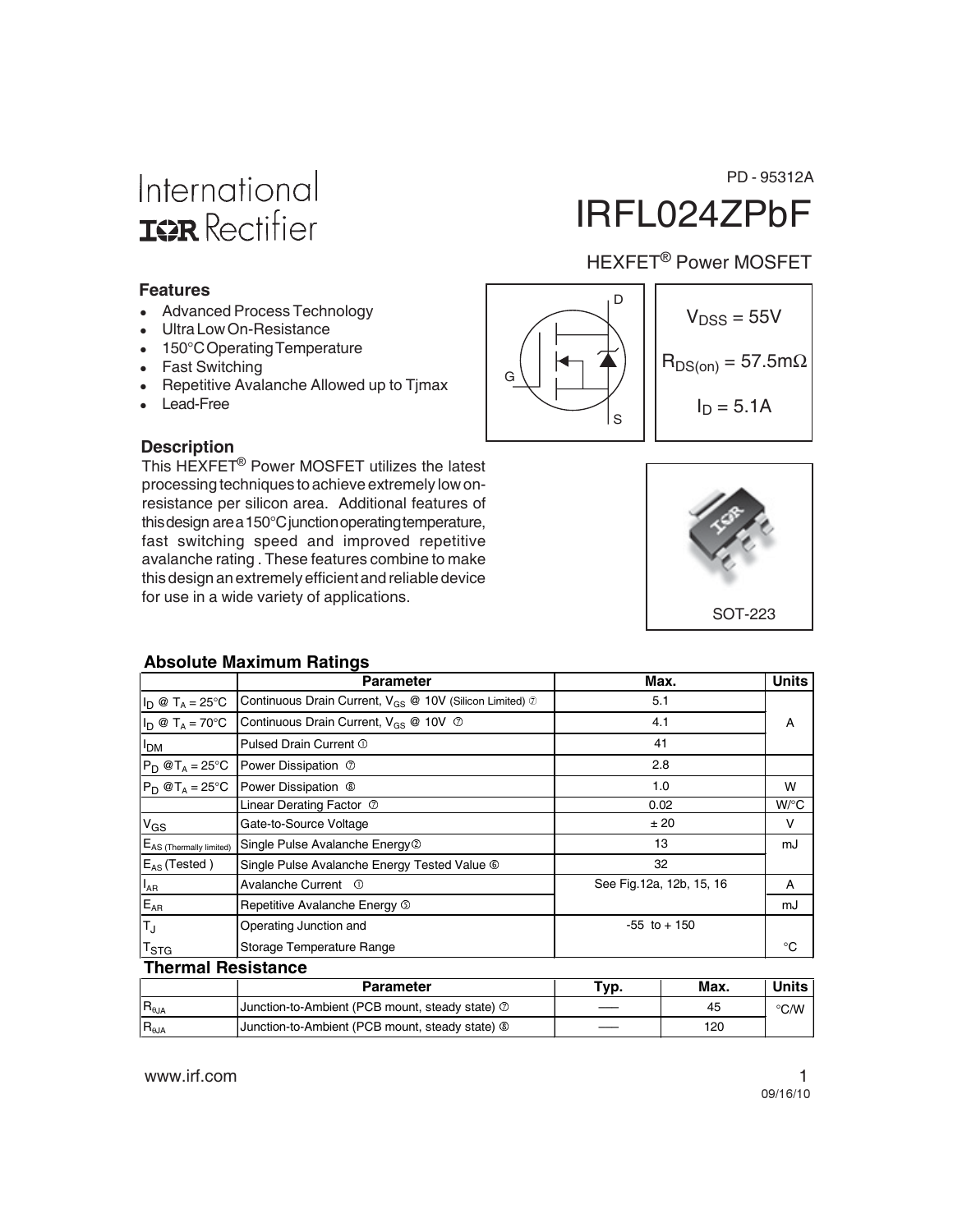#### International **IOR** Rectifier

#### **Electrical Characteristics @ TJ = 25°C (unless otherwise specified)**

|                                           | <b>Parameter</b>                     | Min. |       |        | Typ.   Max.   Units | <b>Conditions</b>                                     |
|-------------------------------------------|--------------------------------------|------|-------|--------|---------------------|-------------------------------------------------------|
| $\mathsf{V}_{\text{(BR)DSS}}$             | Drain-to-Source Breakdown Voltage    | 55   |       |        | $\vee$              | $V_{GS} = 0V$ , $I_D = 250 \mu A$                     |
| $\Delta V_{\rm (BR)DSS}/\Delta T_{\rm J}$ | Breakdown Voltage Temp. Coefficient  |      | 0.053 |        | $V$ /°C             | Reference to 25 $^{\circ}$ C, $I_{D} = 1$ mA          |
| $R_{DS(on)}$                              | Static Drain-to-Source On-Resistance |      | 46.2  | 57.5   | $m\Omega$           | $V_{GS} = 10V$ , $I_D = 3.1A$ 3                       |
| $V_{GS(th)}$                              | Gate Threshold Voltage               | 2.0  |       | 4.0    | V                   | $V_{DS} = V_{GS}$ , $I_D = 250 \mu A$                 |
| gfs                                       | <b>Forward Transconductance</b>      | 6.2  |       |        | S                   | $V_{DS} = 25V$ , $I_D = 3.1A$                         |
| $I_{DSS}$                                 | Drain-to-Source Leakage Current      |      |       | 20     | μA                  | $V_{DS}$ = 55V, $V_{GS}$ = 0V                         |
|                                           |                                      |      |       | 250    |                     | $V_{DS}$ = 55V, $V_{GS}$ = 0V, T <sub>J</sub> = 125°C |
| l <sub>GSS</sub>                          | Gate-to-Source Forward Leakage       |      |       | 200    | nA                  | $V_{GS} = 20V$                                        |
|                                           | Gate-to-Source Reverse Leakage       |      |       | $-200$ |                     | $V_{GS} = -20V$                                       |
| $Q_{g}$                                   | <b>Total Gate Charge</b>             |      | 9.1   | 14     |                     | $I_n = 3.1A$                                          |
| $\mathsf{Q}_{\mathsf{gs}}$                | Gate-to-Source Charge                |      | 1.9   |        | nC                  | $V_{DS} = 44V$                                        |
| $\mathbf{Q}_{\text{gd}}$                  | Gate-to-Drain ("Miller") Charge      |      | 3.9   |        |                     | $V_{GS} = 10V$ ®                                      |
| $t_{d(on)}$                               | Turn-On Delay Time                   |      | 7.8   |        |                     | $V_{DD} = 28V$                                        |
| $t_r$                                     | <b>Rise Time</b>                     |      | 21    |        | ns                  | $I_D = 3.1A$                                          |
| $t_{d(off)}$                              | <b>Turn-Off Delay Time</b>           |      | 30    |        |                     | $R_G = 53 \Omega$                                     |
| ${\rm t_{f}}$                             | Fall Time                            |      | 23    |        |                     | $V_{GS} = 10V \circledcirc$                           |
| $C_{\text{iss}}$                          | Input Capacitance                    |      | 340   |        |                     | $V_{GS} = 0V$                                         |
| $C_{\rm oss}$                             | Output Capacitance                   |      | 68    |        |                     | $V_{DS} = 25V$                                        |
| $\mathbf{C}_{\text{rss}}$                 | Reverse Transfer Capacitance         |      | 39    |        | pF                  | $f = 1.0$ MHz                                         |
| $C_{\rm{oss}}$                            | Output Capacitance                   |      | 210   |        |                     | $V_{GS} = 0V$ , $V_{DS} = 1.0V$ , $f = 1.0MHz$        |
| $\mathbf{C}_{\mathrm{oss}}$               | Output Capacitance                   |      | 55    |        |                     | $V_{GS} = 0V$ , $V_{DS} = 44V$ , $f = 1.0MHz$         |
| $C_{\rm oss}$ eff.                        | <b>Effective Output Capacitance</b>  |      | 93    |        |                     | $V_{GS}$ = 0V, $V_{DS}$ = 0V to 44V $\circledcirc$    |

#### **Source-Drain Ratings and Characteristics**

|                       | <b>Parameter</b>                 | Min. |     | $Typ.$   Max. | Units | <b>Conditions</b>                                                        |
|-----------------------|----------------------------------|------|-----|---------------|-------|--------------------------------------------------------------------------|
| $I_{\rm S}$           | <b>Continuous Source Current</b> |      |     | 5.1           |       | MOSFET symbol                                                            |
|                       | (Body Diode)                     |      |     |               | A     | showing the                                                              |
| $I_{SM}$              | <b>Pulsed Source Current</b>     |      |     | 41            |       | G<br>integral reverse                                                    |
|                       | (Body Diode)<br>$\circ$          |      |     |               |       | p-n junction diode.                                                      |
| <b>V<sub>SD</sub></b> | Diode Forward Voltage            |      |     | 1.3           | V     | $T_{\rm J}$ = 25°C, $I_{\rm S}$ = 3.1A, $V_{\rm GS}$ = 0V $\circledcirc$ |
| $t_{rr}$              | <b>Reverse Recovery Time</b>     |      | 15  | 23            | ns    | $T_J = 25^{\circ}C$ , $I_F = 3.1A$ , $V_{DD} = 28V$                      |
| $Q_{rr}$              | <b>Reverse Recovery Charge</b>   |      | 9.8 | 15            | пC    | $di/dt = 100A/\mu s$ <sup>3</sup>                                        |
| t <sub>on</sub>       | Forward Turn-On Time             |      |     |               |       | Intrinsic turn-on time is negligible (turn-on is dominated by LS+LD)     |

Notes:

- $O$  Repetitive rating; pulse width limited by max. junction temperature. (See fig. 11).
- $\textcircled{2}$  Limited by T<sub>Jmax</sub>, starting T<sub>J</sub> = 25°C, L = 2.8mH  $R_G = 25\Omega$ ,  $I_{AS} = 3.1A$ ,  $V_{GS} = 10V$ .

Part not recommended for use above this value.

Pulse width ≤ 1.0ms; duty cycle ≤ 2%.

 $\circledA$  C<sub>oss</sub> eff. is a fixed capacitance that gives the same charging time as  $C_{\text{oss}}$  while  $V_{DS}$  is rising from 0 to 80% V<sub>DSS</sub>.

- Limited by TJmax , see Fig.12a, 12b, 15, 16 for typical repetitive avalanche performance.
- This value determined from sample failure population. 100% tested to this value in production.
- When mounted on 1 inch square copper board.
- When mounted on FR-4 board using minimum recommended footprint.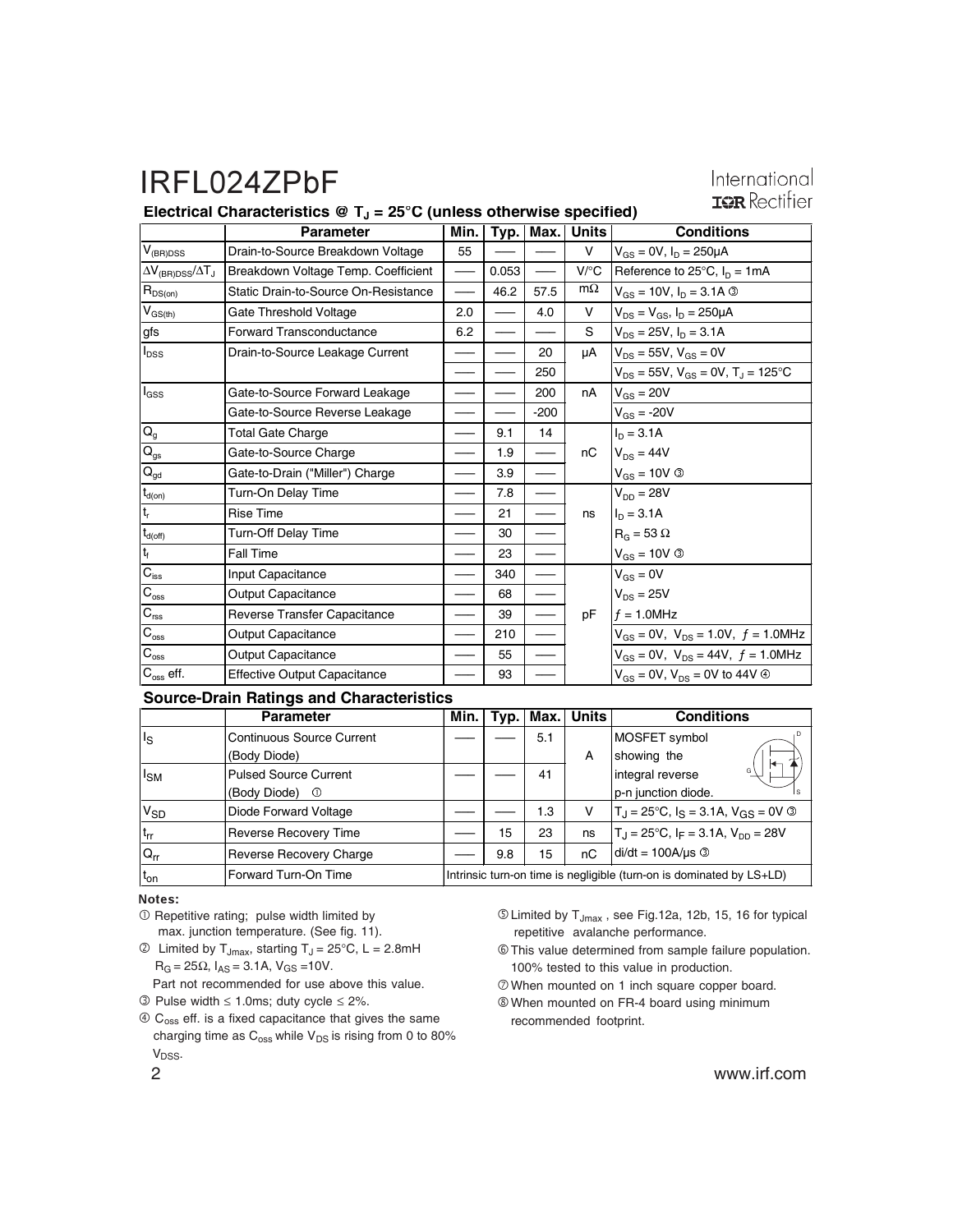### International **IQR** Rectifier





**Fig 1.** Typical Output Characteristics **Fig 2.** Typical Output Characteristics



**Fig 3.** Typical Transfer Characteristics **Fig 4.** Typical Forward Transconductance



vs. Drain Current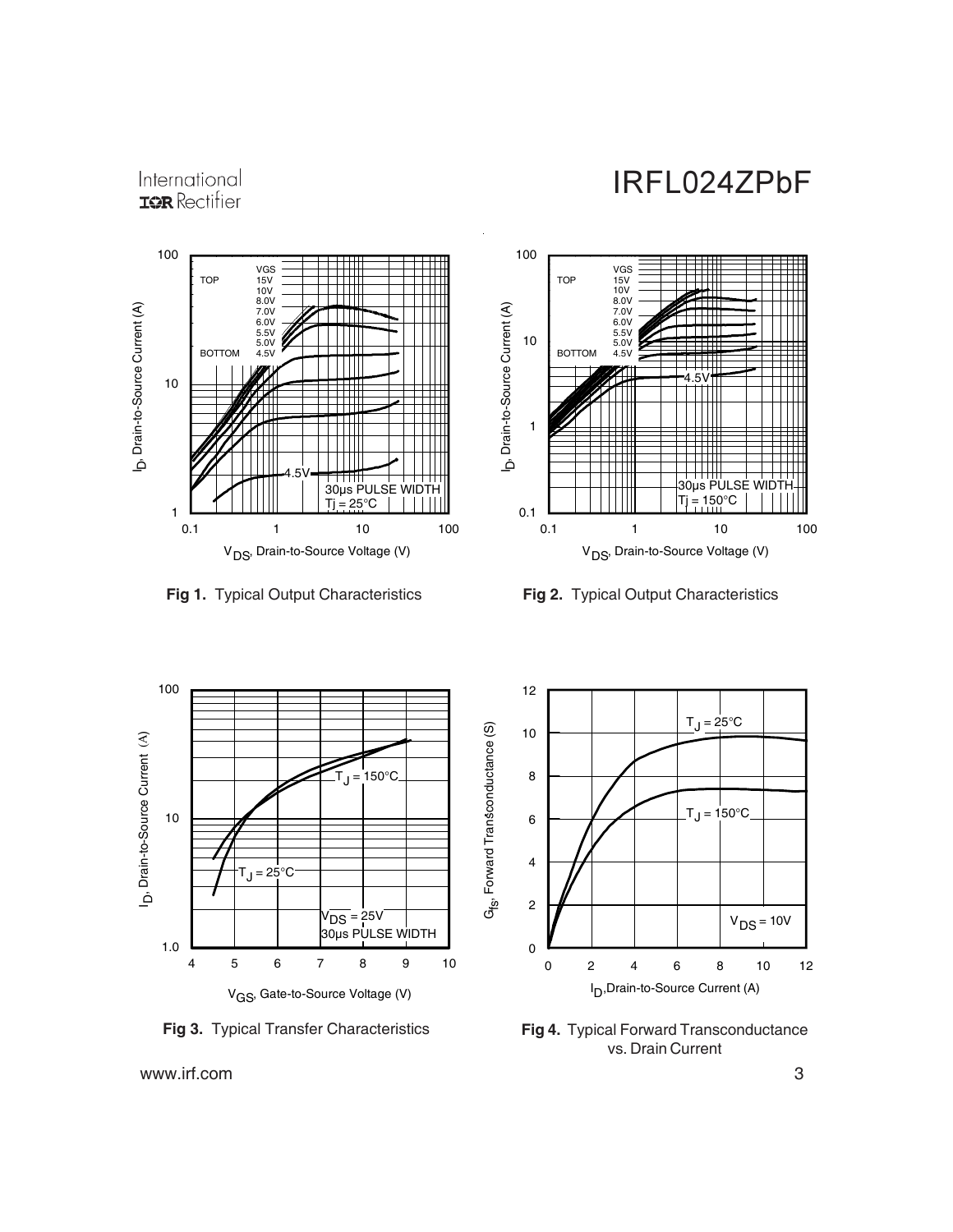International **IOR** Rectifier

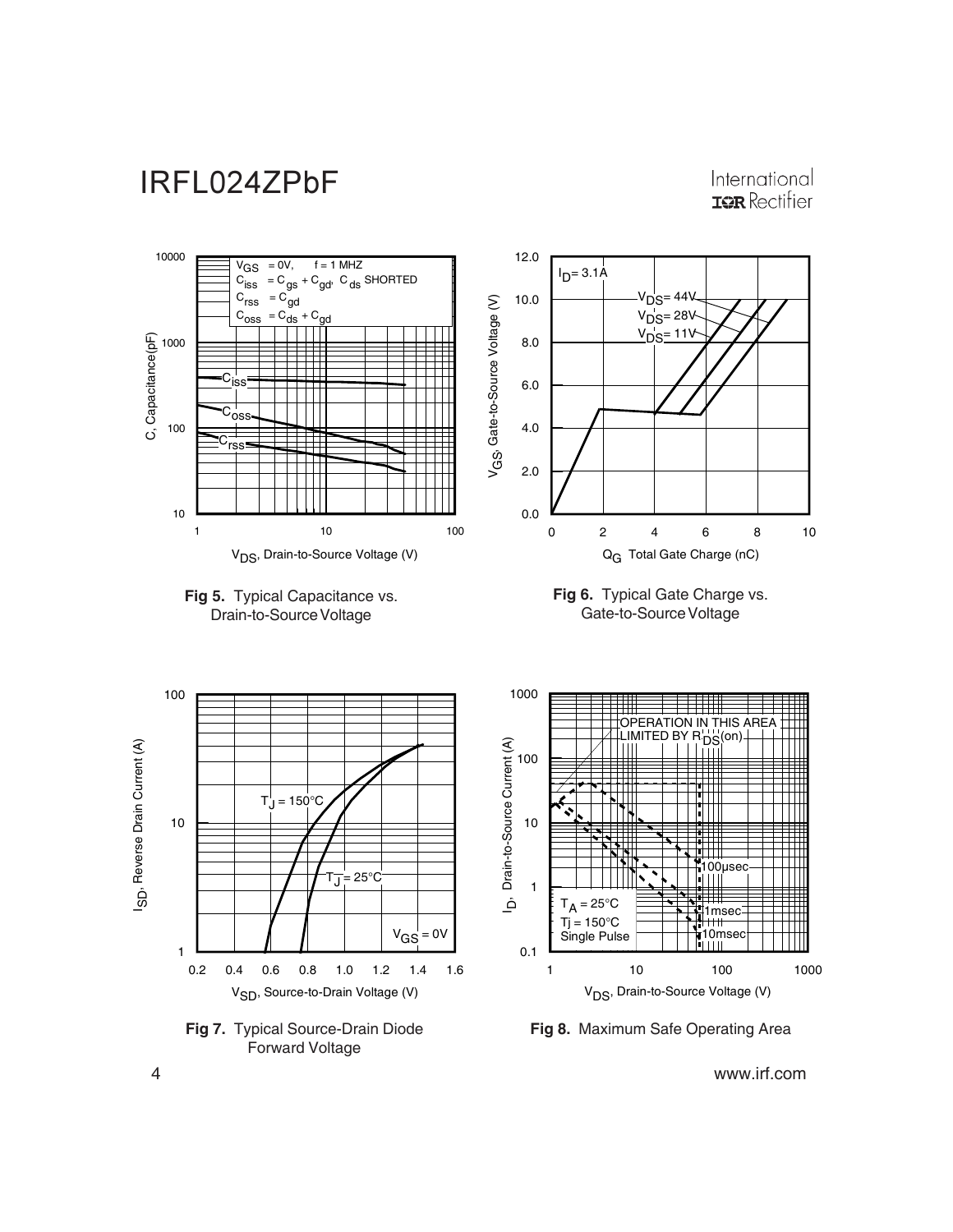International **IOR** Rectifier





**Fig 11.** Maximum Effective Transient Thermal Impedance, Junction-to-Ambient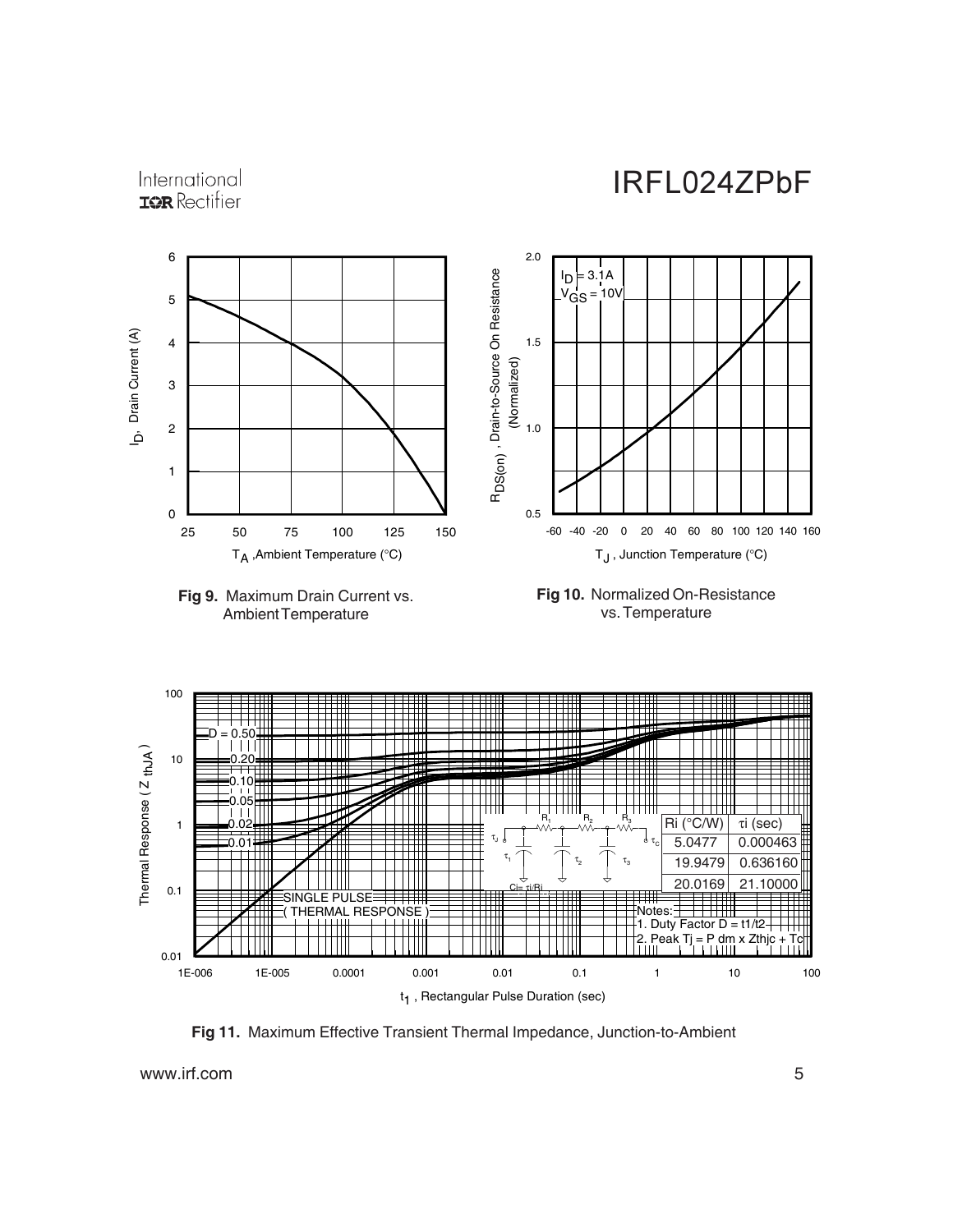### International **IOR** Rectifier



**Fig 13b.** Gate Charge Test Circuit

0

6 www.irf.com **Fig 14.** Threshold Voltage vs. Temperature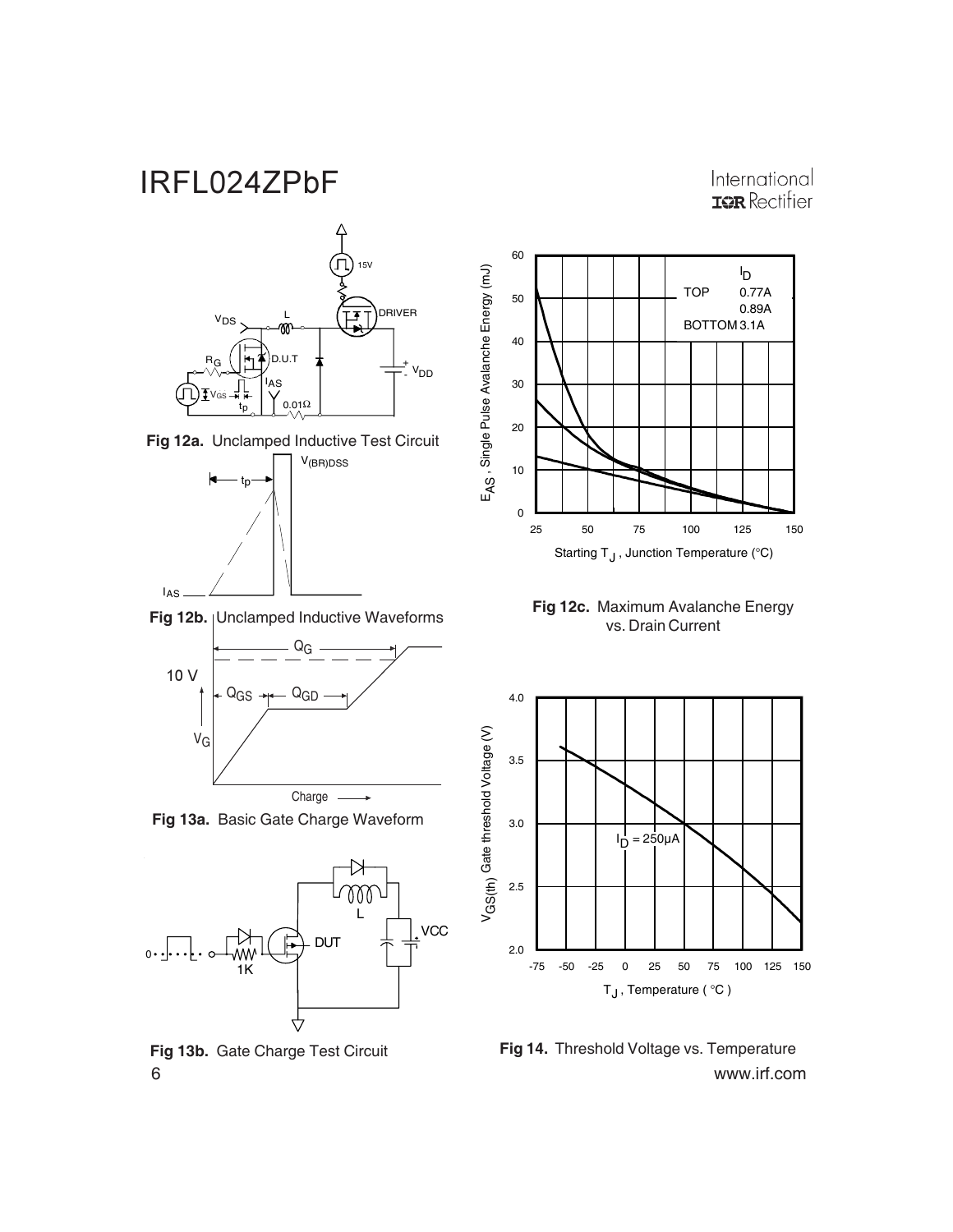International **IOR** Rectifier



**Fig 15.** Typical Avalanche Current vs.Pulsewidth





www.irf.com 7

#### **Notes on Repetitive Avalanche Curves , Figures 15, 16: (For further info, see AN-1005 at www.irf.com)**

- 1. Avalanche failures assumption: Purely a thermal phenomenon and failure occurs at a temperature far in excess of  $T_{jmax}$ . This is validated for every part type.
- 2. Safe operation in Avalanche is allowed as long as  $T_{\text{imax}}$  is not exceeded.
- 3. Equation below based on circuit and waveforms shown in Figures 12a, 12b.
- 4.  $P_D$  (ave) = Average power dissipation per single avalanche pulse.
- 5. BV = Rated breakdown voltage (1.3 factor accounts for voltage increase during avalanche).
- 6.  $I_{av}$  = Allowable avalanche current.
- 7. ∆T = Allowable rise in junction temperature, not to exceed  $T_{jmax}$  (assumed as 25°C in Figure 15, 16).
	- $t_{av}$  = Average time in avalanche.
	- D = Duty cycle in avalanche =  $t_{av}$  ·f

 $Z_{thJC}(D, t_{av})$  = Transient thermal resistance, see figure 11)

 $P_{D \text{ (ave)}} = 1/2 (1.3 \text{ BV} \cdot I_{av}) = \Delta T / Z_{thJC}$  $I_{av} = 2\Delta T / [1.3 BV·Z_{th}]$  $E_{AS (AR)} = P_{D (ave)} \cdot t_{av}$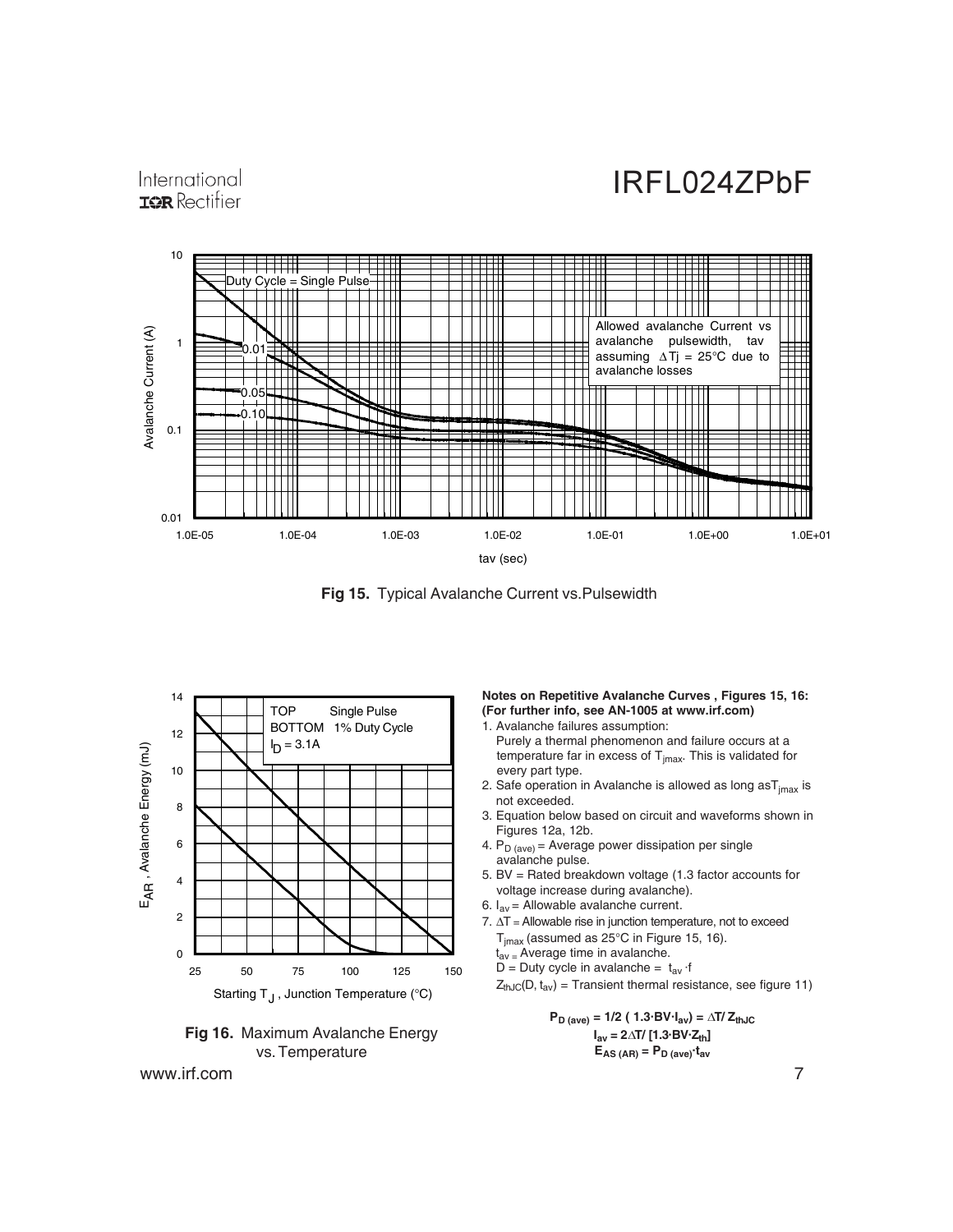### International **IOR** Rectifier



Fig 17. Peak Diode Recovery dv/dt Test Circuit for N-Channel HEXFET<sup>®</sup> Power MOSFETs



**Fig 18a.** Switching Time Test Circuit



**Fig 18b.** Switching Time Waveforms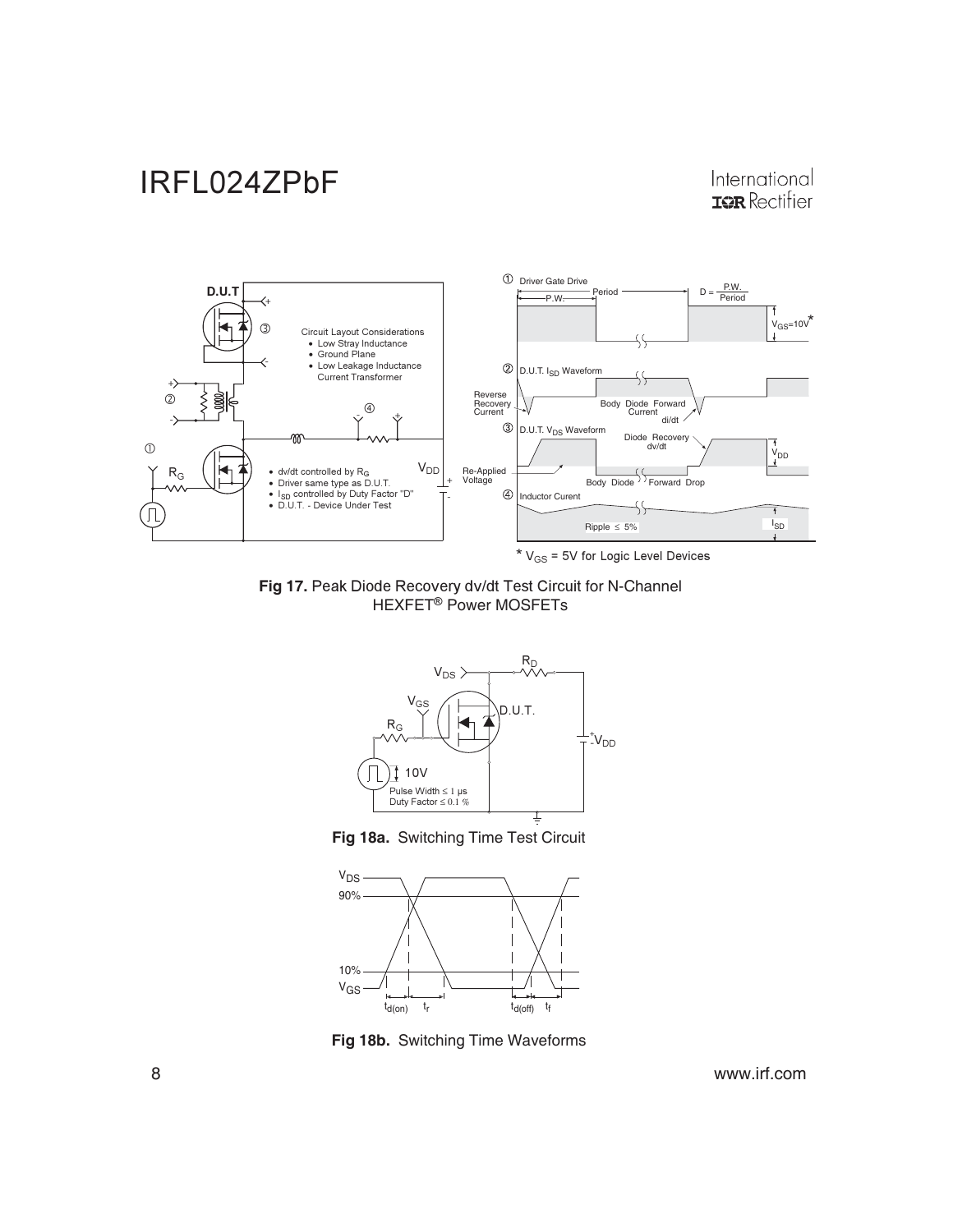International **IOR** Rectifier

## SOT-223 (TO-261AA) Package Outline

Dimensions are shown in milimeters (inches)



## SOT-223 (TO-261AA) Part Marking Information

#### HEXFET PRODUCT MARKING

EXAMPLE: THIS IS AN IRFLO14



**Notes:**

www.irf.com 9 **1. For an Automotive Qualified version of this part please seehttp://www.irf.com/product-info/auto/ 2. For the most current drawing please refer to IR website at http://www.irf.com/package/**